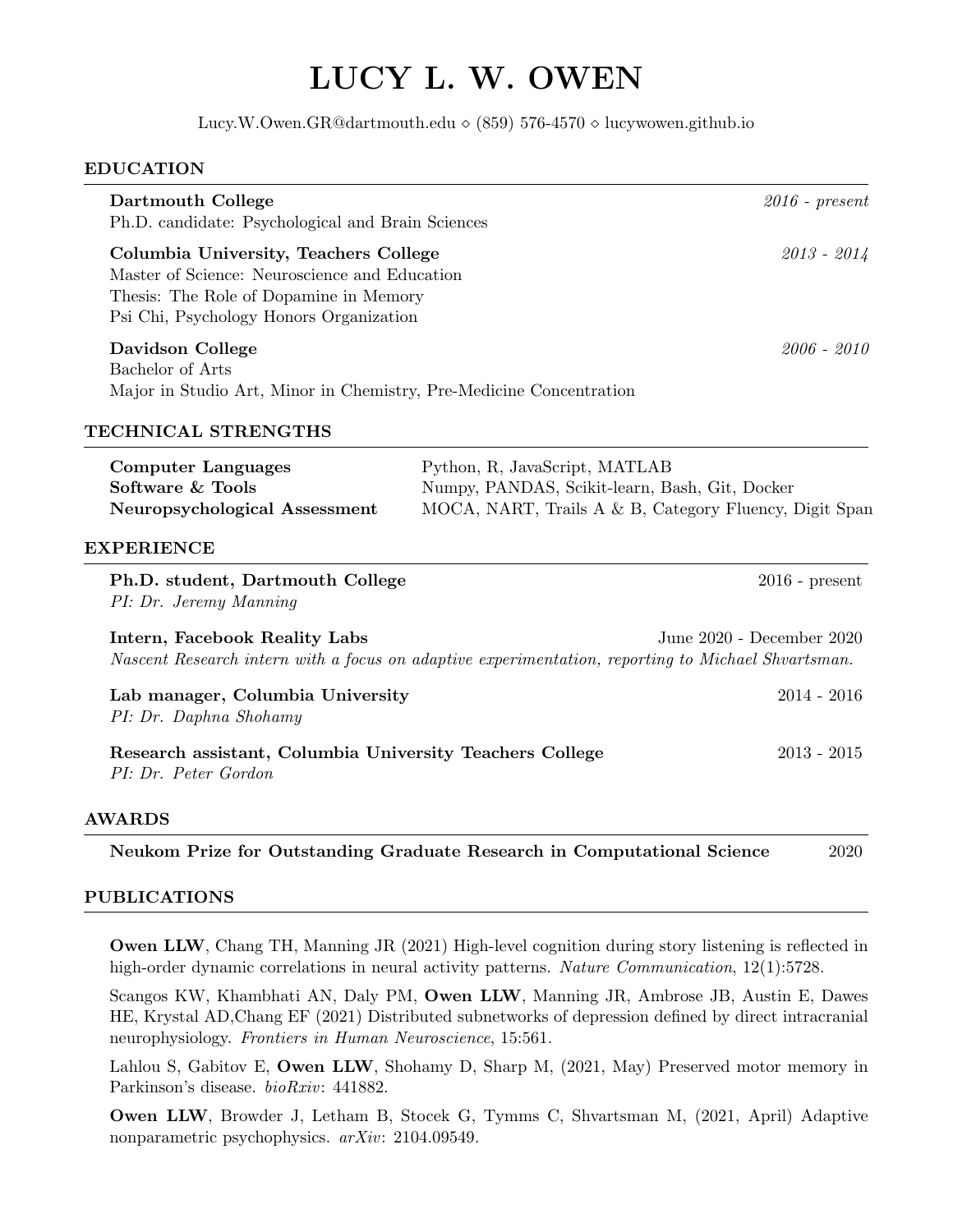Scangos KW, Khambhati AN, Daly PM, Owen LLW, Manning JR, Ambrose JB, Austin E, Dawes HE, Krystal AD,Chang EF (2020, December) Distributed subnetworks of depression defined by direct intracranial neurophysiology. bioRxiv: 943118.

Owen LLW, Chang TH, Manning JR (2020, November) High-level cognition during story listening is reflected in high-order dynamic correlations in neural activity patterns. *bioRxiv*: 763821.

Owen LLW, Muntianu TA, Heusser AC, Daly P, Scangos K, Manning JR (2020, April) A Gaussian process model of human electrocorticographic data. Cerebral Cortex : 30(10), 5333-5345.

Scangos KW, Khambhati AN, Daly PM, Owen LLW, Manning JR, Ambrose JB, Austin E, Dawes HE, Krystal AD,Chang EF (2020, Februaruy) Biomarkers of Depression Symptoms Defined by Direct Intracranial Neurophysiology. bioRxiv: 943118.

Owen LLW, Chang TH, Manning JR (2019, September) High-level cognition during story listening is reflected in high-order dynamic correlations in neural activity patterns. *bioRxiv*: 763821.

Owen LLW, Heusser AC, Manning JR (2018, October) A Gaussian process model of human electrocorticographic data. bioRxiv: 121020.

Owen LLW, Manning JR (2017, March) Towards human Super EEG. bioRxiv: 121020.

Heusser AC, Ziman K, Owen LLW, Manning JR (2018) HyperTools: A Python toolbox for gaining geometric insights into high-dimensional data. Journal of Machine Learning Research, 18(152): 1 - 6.

#### TALKS

Owen LLW (2021, May) Fast timescale network dynamics in complex thought. Invited presentation to Brown Providence, RI. Virtually presented.

Owen LLW (2021, May) How do high-order brain network dynamics support narrative understanding? Canadian Computational Neuroscience Spotlight Canada. Virtually presented.

**Owen LLW** (2020, December) Adaptive experimentation for psychophysics. Facebook reality labs. Redmond, Washington. Virtually presented.

Owen LLW (2020, September) Scalable multi-dimensional psychophysics experiment. Facebook reality labs. Redmond, Washington. Virtually presented.

Owen LLW (2020, July) Characterizing properties of brain activity. Facebook reality labs. Redmond, Washington. Virtually presented.

Owen LLW (2020, June) A Gaussian process model of human electrocorticographic data. Invited presentation to Dr. Robert Knight's lab meeting. Berkeley, California. Virtually presented.

Owen LLW (2020, June) Understanding interactivity of brain patterns through higher-order correlations. Invited presentation to Drs.Olaf Sporns and Richard Betzel's joint lab meeting. Bloomington, Indiana. Virtually presented. [Link to video.](https://www.youtube.com/watch?v=y1HYFXVJ5to&feature=youtu.be)

**Owen LLW** (2020, May) Decoding complexity from neural data. Cognitive Brown Bag, virtually presented.

**Owen LLW** (2020, April) A Gaussian process model of human electrocorticographic data. Cognitive Neuroscience Society Meeting. Virtually presented. [Link to video.](https://www.youtube.com/watch?v=IsHQsj2eFgs&feature=youtu.be)

Owen LLW (2019, August) Introduction to Docker. Methods in Neuroscience at Dartmouth, Hanover, NH. [Link to video.](https://www.youtube.com/watch?v=SbMjYHo-c8c)

Owen LLW (2019, July) Data Blitz. EPSCoR Womens' Conference, Pray, MT.

**Owen LLW** (2019, March) Decrypting the neural code. *Cognitive Brown Bag*, Lebanon, NH.

Owen LLW (2019, March) Seizure tracking using Supereeg. Dartmouth Hitchcock Medical Center, Lebanon, NH.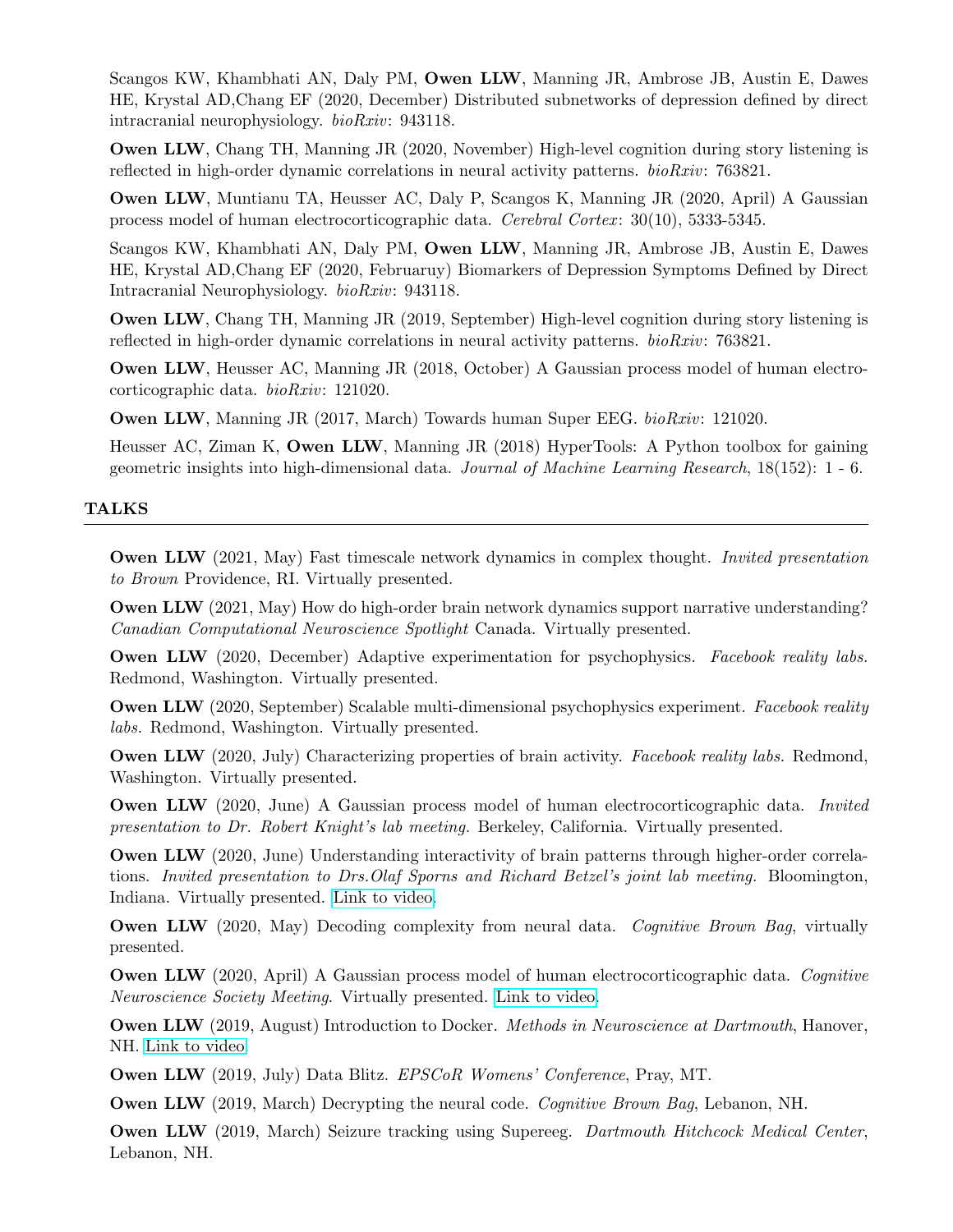Owen LLW, Heusser AC, Sperling M, Lega B, Worrell G, Gross R, Jobst B, Davis K, Zaghloul KA, Sheth S, Stein J, Das S, Gorniak R, Manning JR (2018, November) Fast timescale network dynamics underlying episodic encoding and retrieval. Society for Neuroscience annual meeting, San Diego, CA.

Owen LLW (2018, October) Fast timescale network dynamics underlying episodic encoding and retrieval using SuperEEG. Dartmouth Hitchcock Medical Center, Lebanon, NH.

Owen LLW (2018, October) Timecorr: Dynamic correlations and higher order correlations. Contextual Dynamics Lab meeting, Hanover, NH.

**Owen LLW**, Goldstien A (2018, August) Audio correlations with predicted ECoG activity. Methods in Neuroscience at Dartmouth, Hanover, NH.

Owen LLW (2018, August) Introduction to Docker. Methods in Neuroscience at Dartmouth, Hanover, NH. [Link to video.](https://www.youtube.com/watch?v=hUvYdXo5MfU)

Owen LLW (2018, July) Data Blitz. EPSCoR Womens' Conference, Providence, RI.

Owen LLW (2018, May) Pycharm: Debugging, and Docker Integration. Contextual Dynamics Lab meeting, Hanover, NH.

Owen LLW (2018, April) Specialist departmental presentation. Department of Psychological and Brain Sciences, Dartmouth College, Hanover, NH.

Owen LLW (2018, April) Lecture: Memory. Psychology I, Dartmouth College, Hanover, NH.

Owen LLW (2018, March) Lecture: Learning. Psychology I, Dartmouth College, Hanover, NH.

Owen LLW (2018, March) Testing and Continuous Integration in Python. Contextual Dynamics Lab meeting, Hanover, NH.

Owen LLW (2017, October) Lecture: Memory. Psychology I, Dartmouth College, Hanover, NH.

Owen LLW (2017, September) Lecture: Learning. Psychology I, Dartmouth College, Hanover, NH.

Owen LLW (2018, September) SuperEEG updates. Contextual Dynamics Lab meeting, Hanover, NH.

Owen LLW (2017, June) Towards human SuperEEG. Dartmouth Hitchcock Medical Center, Lebanon, NH.

#### POSTER PRESENTATIONS

Muntianu TA Owen LLW Manning JR (2020, April). A Gaussian process model of human electrocorticographic data. Cognitive Neuroscience Society Meeting, virtually presented.

Owen LLW Manning JR (2020, April). Understanding brain pattern complexity and interactivity in naturalistic processing. Cognitive Neuroscience Society Meeting, virtually presented. [Link to video.](https://www.youtube.com/watch?v=4GiBAb8WsqI)

Owen LLW Manning JR (2019, October). Understanding complexity and interactivity of brain patterns in naturalistic processing. Society for Neuroscience annual meeting, Chicago, IL.

Owen LLW Manning JR (2019, May). An examination of the higher-order dynamic interactions underlying multi-dimensional timeseries data. Nework NetSci Conference, Burlington, VT.

Owen LLW Manning JR (2017, November). A Gaussian process model of human ECoG data. Society for Neuroscience annual meeting, Washington, DC.

Heusser AC, Ziman K, Owen LLW, Manning JR (2017, November). HyperTools: A python toolbox for gaining geometric insights into high-dimensional data. Society for Neuroscience annual meeting, Washington, DC.

**Owen LLW**, Manning JR (2017, May) Towards human Super EEG. Context and Episodic Memory Symposium, Philadelphia, PA.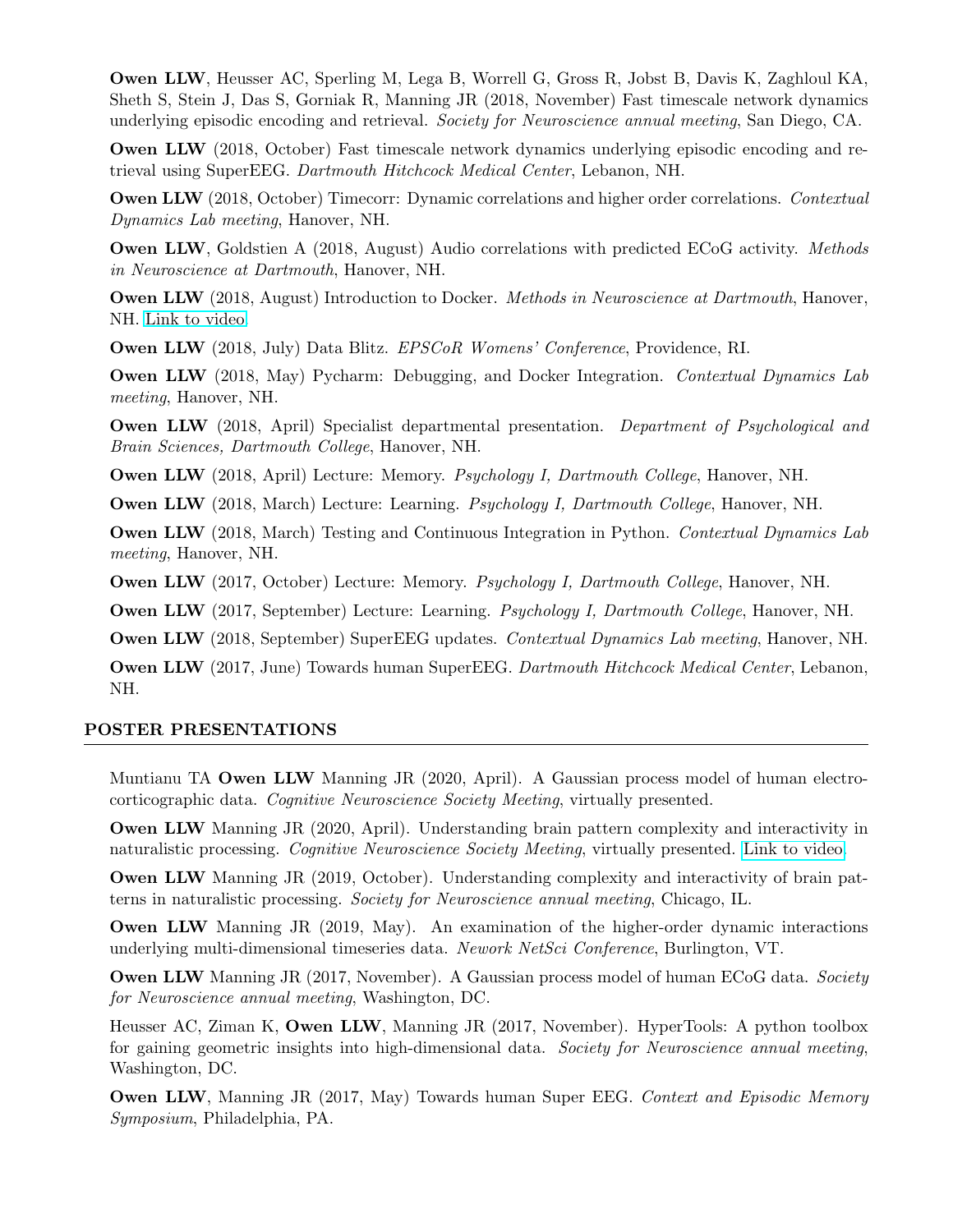Heusser AC, Ziman K, Owen LLW, Manning JR (2017, May) HyperTools: A Python toolbox for visualizing and manipulating high-dimensional data. Context and Episodic Memory Symposium, Philadelphia, PA.

Owen LLW, Manning JR (2017, April) Towards human Super EEG. Graduate student poster session, Dartmouth College, Hanover, NH.

Owen LLW, Sharp ME, Shohamy D (2016, April) Acquisition and consolidation of motor sequence learning in Parkinsons disease. Cognitive Neuroscience Society Meeting, New York, NY.

Gordon P, Kim S, Paz ML, Reddick E, **Owen LLW** (2014, April) The neural basis of parallel individuation and numerical estimation. Cognitive Neuroscience Society Meeting, Boston, MA.

Kim S, Owen LLW, Levinson H, Paz ML, Gordon P (2014, April) Functional links of neural correlates of word meaning: Behavioral and Neurophysiological Evidence. Cognitive Neuroscience Society Meeting, Boston, MA.

### SOFTWARE

aePsych. A Python toolbox for adaptive experimentation in psychophysics and perception research, built on top of gpytorch and botorch. [Link to toolbox](https://github.com/facebookresearch/aepsych)

Timecorr. A Python toolbox for calculating dynamic correlations and exploring higher order correlations. [Link to toolbox](https://timecorr.readthedocs.io)

SuperEEG. A Python toolbox for inferring whole-brain activity from sparse ECoG recordings. [Link](https://supereeg.readthedocs.io) [to toolbox](https://supereeg.readthedocs.io)

HyperTools. A python toolbox for gaining geometric insights into high-dimensional data. [Link to](https://hypertools.readthedocs.io) [toolbox](https://hypertools.readthedocs.io)

#### SERVICE

| Kavli Summer institute<br>Attendee.                                                                                                         | Summer, 2019  |
|---------------------------------------------------------------------------------------------------------------------------------------------|---------------|
| MIND Summer School<br><i>Teaching assistant.</i>                                                                                            | Summer, 2019  |
| <b>EPSCoR Womens conference</b><br>Attendee.                                                                                                | Summer, 2019  |
| Graduate representative, cognitive area<br>Liaison between graduate students and faculty as well as host for prospective graduate students. | $2018 - 2020$ |
| EPSCoR Womens conference<br>Attendee.                                                                                                       | Summer, 2018  |
| TEACHING EXPERIENCE                                                                                                                         |               |

## Teaching Assistant Spring, 2019

Dartmouth College, Experimental Psychology Course taught by Dr. Catherine Cramer

#### Teaching Assistant Spring, 2018

Dartmouth College, Psychology I Course taught by Drs. Thalia Wheatly and Brad Duchaine